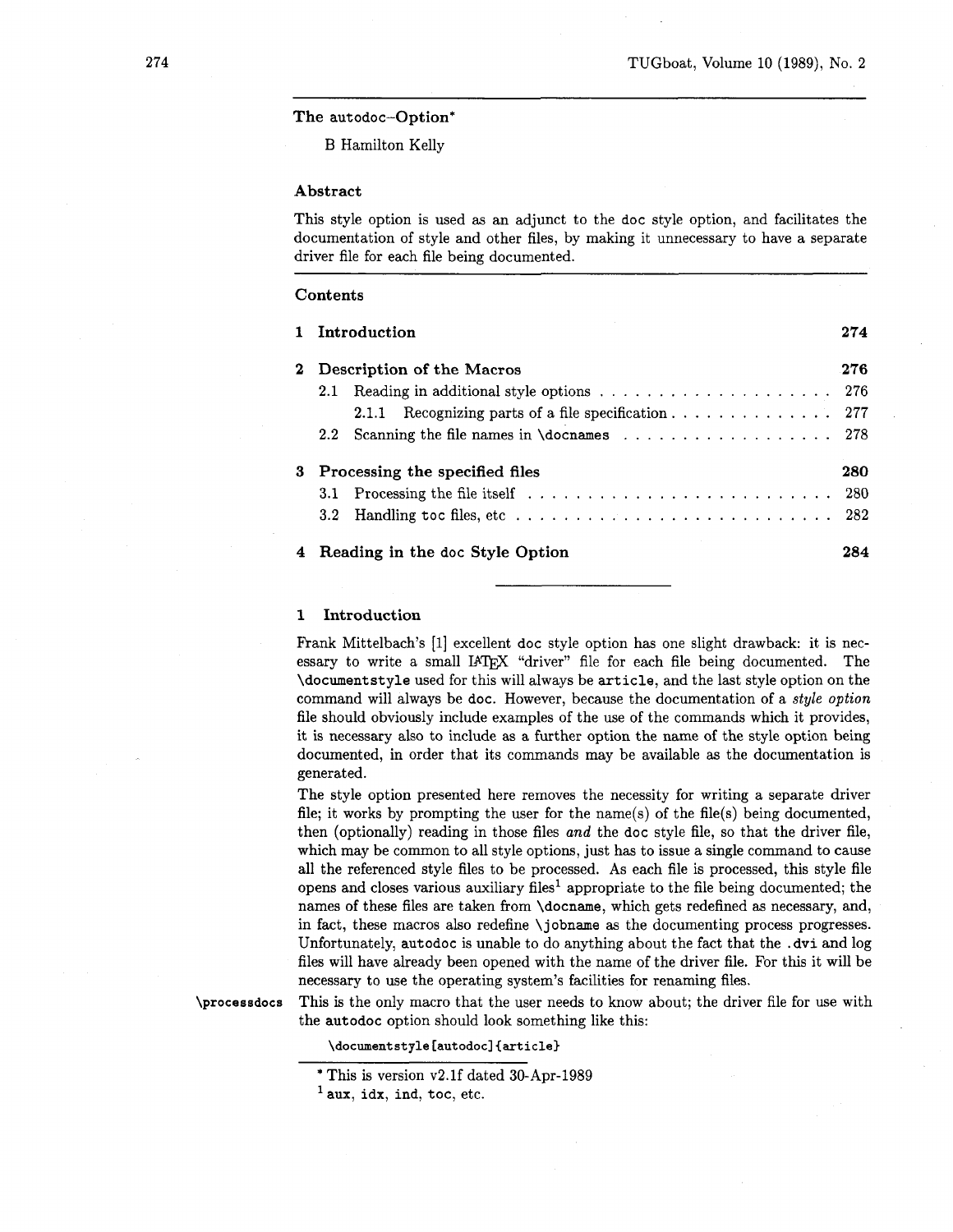# \begin{document} \processdocs \end{document}

All the work and interaction with the user is performed when the autodoc option is first read in. At present, it firstly asks the user the question:

## What file(s) are you documenting?

to which the user should respond with the name(s) of the file(s) to be documented. If there is more than one such file, the names should be separated by commas, not spaces.

If any of the files are .sty files, which are not doc.sty or autodoc.sty, then the user is further prompted for each file to specify whether the file shall be read as an option, with:

#### Does the description of  $\langle filename \rangle$  use its macros?

The user should answer  $yes<sup>2</sup>$  or no. If an affirmative answer is given, the user is further prompted:

Can reading of (filename) be deferred until it is processed?

It will be found that most style option files don't actually use any commands which may only be executed in the preamble, so stack save space can be conserved by postponing the reading of the file until just before it is processed. However, style options which do utilize such commands must be read now, before  $doc.sty$  is input.

For producing a summary of all style files, etc., available at a site, the user may want to typeset just the descriptions of the files. Therefore, he is prompted:

Should  $\langle filename\rangle$  be fully documented?

A negative response will lead to that file being processed by doc with \OnlyDescription in force.

Once a file has been fully cross-referenced, it's pointless to keep on processing it with \Enablecrossrefs in effect, so the user is given the option of suppressing this for each file; the user is prompted with:

Should (filename) be cross referenced?

Having decided what files are to be documented, and how, the user is given the option of reading in additional style options before the doc option is read; this permits inclusion of such options as german. sty. The user prompt is:

Give the names of any further options (WITHOUT .sty):

If the user doesn't wish to use any such additional options, a response of just pressing the RETURN key will terminate user interaction; otherwise, the specified options will all be read.

After user interaction is completed, the specified files will be read and their documentation produced. Each file will generate its own auxiliary files (. idx, .toc, etc.), including an . aux file; it will be necessary to make the customary two or three passes through the files to complete all cross-references, indices, etc. The recommended sequence is:

- 1. LATEX, to generate the first .idx and .toc files.
- **2.** makeindex, to generate an . ind file (which will have the wrong page numbers, since the . toc file has yet to be read).

<sup>&</sup>lt;sup>2</sup> In fact, any response starting with the letter 'Y' or 'y' is interpreted as 'yes, and anything else as 'no.'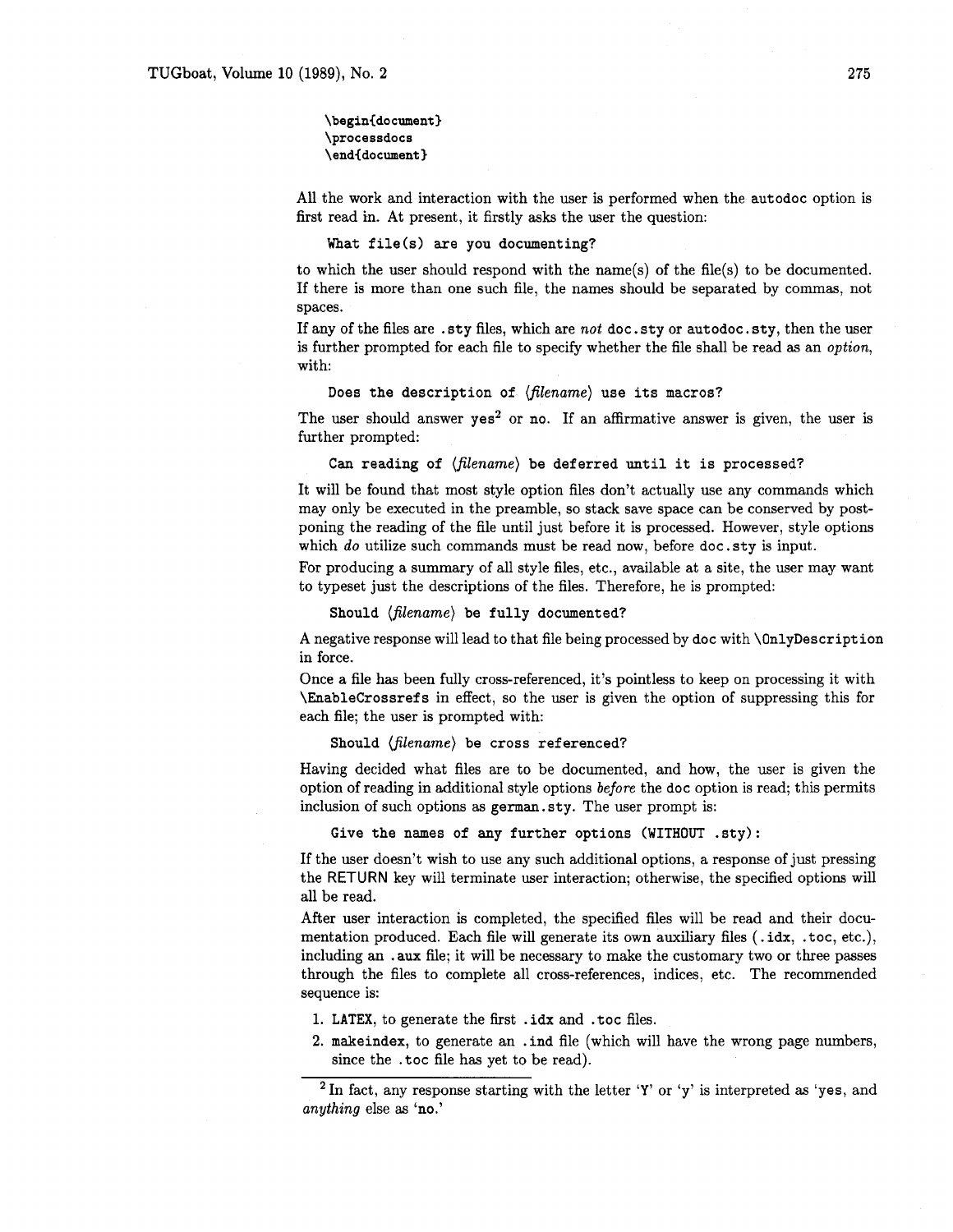LATEX, to regenerate the auxiliary files, this time with correct page references in them.

makeindex, to generate a correct . ind file.

LATEX, which hopefully will have correct page numbers throughout.

#### **2 Description of the Macros**

As with all style options, we commence by identifying ourselves on the terminal and in the log file:

# **\typeout{Style-Option: 'autodoc' \fileversion\space\space \f iledate\space (BHK) 1**

**\docnames** 

This style file is to be used (in conjunction with the doc style option) for documenting style *option* files (including itself), (main) style files, and even any other  $IATFX$ document.

Our first action, therefore, is to prompt the user for the name(s) of the file(s) being documented.

**\typein[\docnamesl(What style file(s) are you documenting?** )

Let's allow the user the luxury of not having to remember to type in the correct case...

```
\edef\next{\def\noexpand\docnames{\docnames}}
\lowercase\expandafter{\next}
```
#### **2.1 Reading in additional style options**

**\style@ption**  When we come to document each of the files in \docnames, style option files need to be treated specially, because the description of such a file is likely to want to give examples of the facilities which it defines, so we ask the user if it needs to be read as an option before the documentation pass through the file. It's more convenient for the user to answer all such questions at the beginning, so we build, in this macro, a token list which contains the letters 'y' or 'n', in order corresponding with the file names, with 'y' indicating that the file *does* need to be read. Therefore, this macro needs to be initialized to \@empty.

**\let\style@ption=\@empty** 

**\docapt ion**  This macro similarly records whether the file is being fully documented, or whether the \OnlyDescription command should be invoked.

\let\doc@ption=\@empty

**\cross@ption**  And this one records whether cross-referencing shall be enabled during the processing of the document.

\let\cross@ption=\@empty

**\if @yes**  This is a pseudo-if, which takes one argument, a command into which a user response has been read by \typein. It behaves like \iftrue only if the response commences with the letter 'y', in either lower- or upper-case.

Our first action, therefore, is to force all the characters of the response to be lower-case.

```
\def\if@yes#1{%
  \edef\next{\def\noexpand #1{#1}}%
  \lowercase\expandafter{\next}%
```
Now we strip the response down to just its first character, so that we can make the comparison correctly.

\edef #1{\expandafter\firstch@r #1\p@ramend}%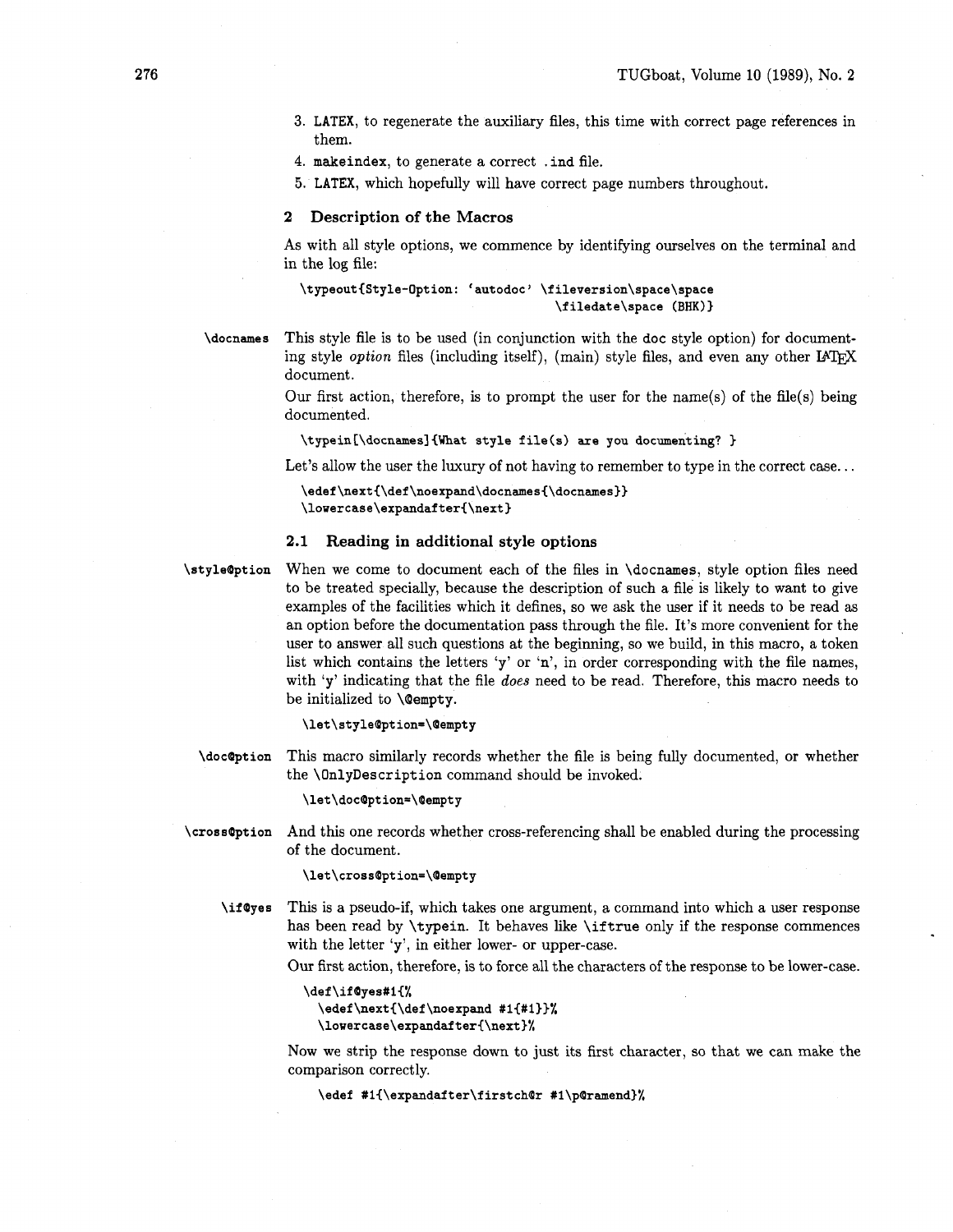We finish up by making the comparison,

**\if #ly}** 

**\firstch@r** These macros yield, respectively, the first (or only) character, and the remaining **\otherchars** characters, in the token string provided as argument. This list has to be terminated by the token \p@ramend.

> \def\firstch@r#1#2\p@ramend{#1} \def\otherch@rs#1#2\p@ramend{#2}

## **2.1.1 Recognizing parts of a file specification**

As mentioned above, it is necessary to be able to recognize files whose file type is given as ' . sty'; aut odoc adopts a very simplistic approach to this, attempting to recognize the characters which follow the first period in the \docname, so cannot handle, for example, complicated *VAX/VMS* directory specifications. At the expense of making this style file operating system specific, it would be possible to extend this code to be able to strip off parts of the file specification which precede the file name itself, but it is recommended instead that all the files being documented should either be in the current directory or in the directory where TFX expects to find standard inputs (TeXinputs :), so that an explicit directory or path does not need to be given.

**\filetype** This macro yields (in \ext) the characters (if any) which follow the *first* period in its argument; the latter has to be terminated by \p@ramend.

```
\def \f iletype#l . #2\p@ramend{\def \ext{#2))
```
**\filen@me** This macro yields whatever *precedes* the first period in its argument, which again is terminated by the token \p@ramend.

**\def \f ilenhe #l** . **#2\p@ramend{#l)** 

**\@if extsty** This macro firstly tests to see if its argument includes the characters ' .sty' at its end. If so, it interacts with the user to determine whether this is a *style option* which needs to be read (to establish its macros) before it may be documented. If this is the case, the macro sets \@tempswatrue.

> We start by assuming that the given argument doesn't have any file extension. The macro \ext will be set to the string of characters which follow the fist period in \docname, and if there is no such period, to 'tex'.

```
\def \@if extsty#l{% 
  \expandafter\f iletype #l . tex\p@ramend
```
If there *is* an explicit file extension, then \ext will *not* be 'tex'. This next bit gets any such actual extension into \ext.

```
\ifx\ext\ext@is@tex 
\else 
  \expand& ter\f iletype #l\p@ramend 
\f i
```
We can now set **\@tempswatrue** if those last three characters are 'sty'.

\ifx\ext\ext@is@sty \@tempswatrue \fi

If the file type *is* '.sty', we ask the user whether the file should be read as a style option. This has to be done by a separate macro, because the pseudo-if \ifQyes **will**  not be correctly matched with its \f i if the file type *isn't* .sty.

```
\if@tempswa
     \testif@ption
   \fi
\mathbf{)}
```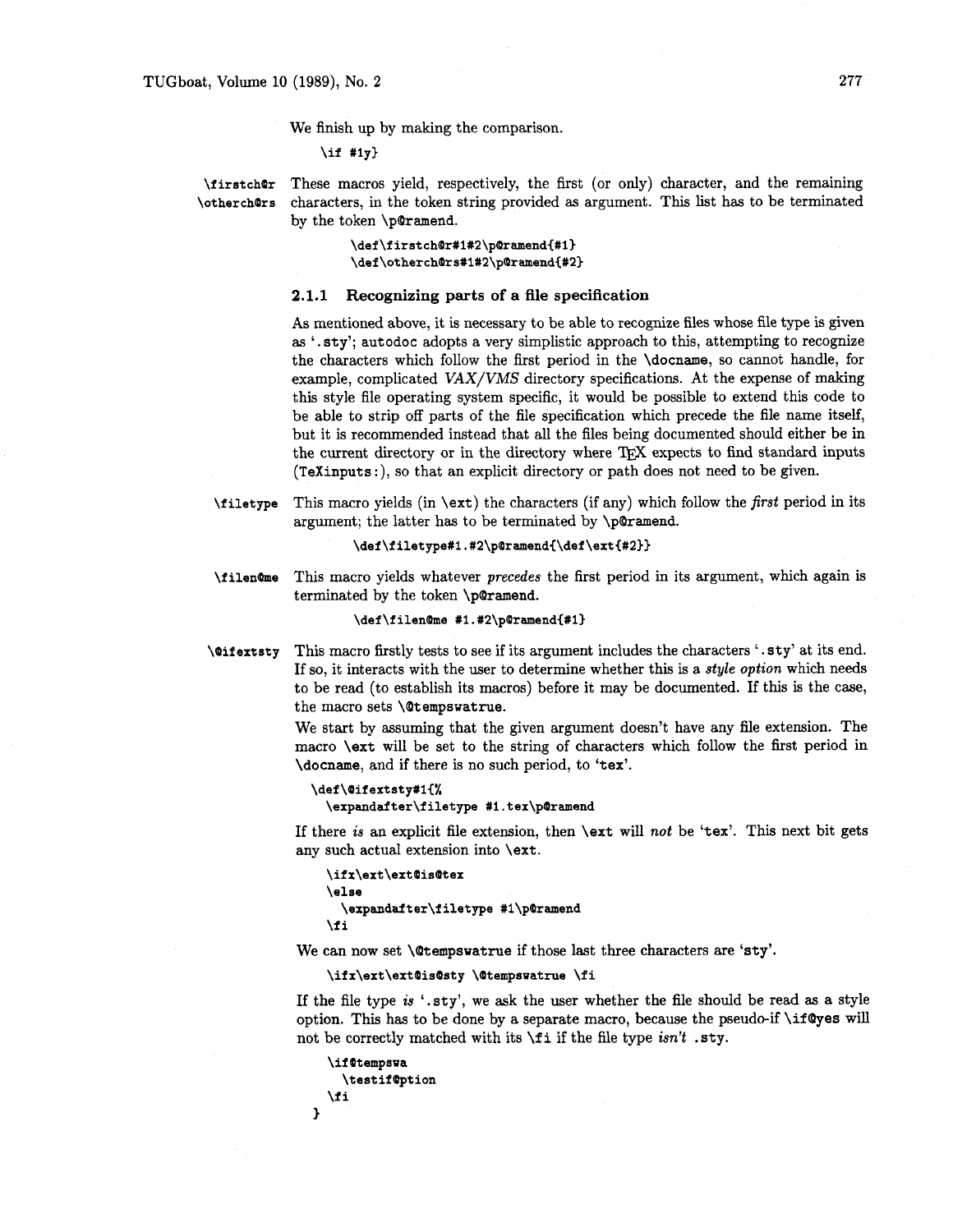**\testifaption** This macro is invoked if \fulldocname has been found to end in .sty. It asks the user whether it needs to be read as a style option.

```
\def \testif Option{% 
  \typein [\isBoption] {Does the description of \fulldocname\space 
                       use its macros? )
```
Now we use \ifQyes to determine whether \isQoption was an affirmative response. If a negative response was given, we cancel \@tempswatrue.

```
\ifayes \is@option \else 
  \@tempswaf alse 
\f i3
```
**\ext@is@tex** These macros expand to the strings 'tex' and 'sty', respectively, and are used in **\ext@is@sty** recognizing these strings if they form part of the current argument of **\@ifextsty**.

```
\def\extQisBtex{tex) 
\def\ext@isQsty<sty)
```
**\SaveAnsver** This macro takes two arguments; the first is whatever the user has typed in as a response to a \typein command, whilst the second gives the name of a command which is to have the letter 'y' or 'n' appended, depending upon whether the first argument is an affirmative answer.

#### **\def \SaveAnswer#1#2{%**

We use \if@yes to extract from the response its first character, converted to lowercase, and to compare this with 'y'.

**\ifayes #1** 

If this response is affirmative, we append a 'y' to the second argument.

```
\edef #2{#2y)%
```
Alternatively, we append an 'n'.

\else \edef #2{#2n}% \fi}

**\Check@ption** Again, this pseudo-if test has to be placed inside a separate macro if TFX is not to become confused when skipping conditional text.

```
\def\CheckBption{% 
  \typein [\is@option] {Can reading of \fulldocname\space be deferred 
          until it is processed? 3 
  \ifayes \isQoption 
  \else 
    \input \fulldocname\relax 
  \f i)
```
#### **2.2 Scanning the file names** in \docnames

**\thisdoc** Now we are ready to cycle through all the file names in \docnames, during which **\thedoc** we shall establish whether the file name ends in . sty, and if so, whether the user wants it to be read as a style option. However, we **know** that the files doc.sty and autodoc. sty should not be read in as options, so we establish here two macros which expand to those names, so that they may be used in  $\iota$  if x tests.

```
\def\thisdoc{autodoc.sty} 
\def\thedoc{doc.sty)
```
**\fulldocname** At last we start to cycle through the filenames and get the user's responses.

\@for\fulldocname:=\docnames\do{%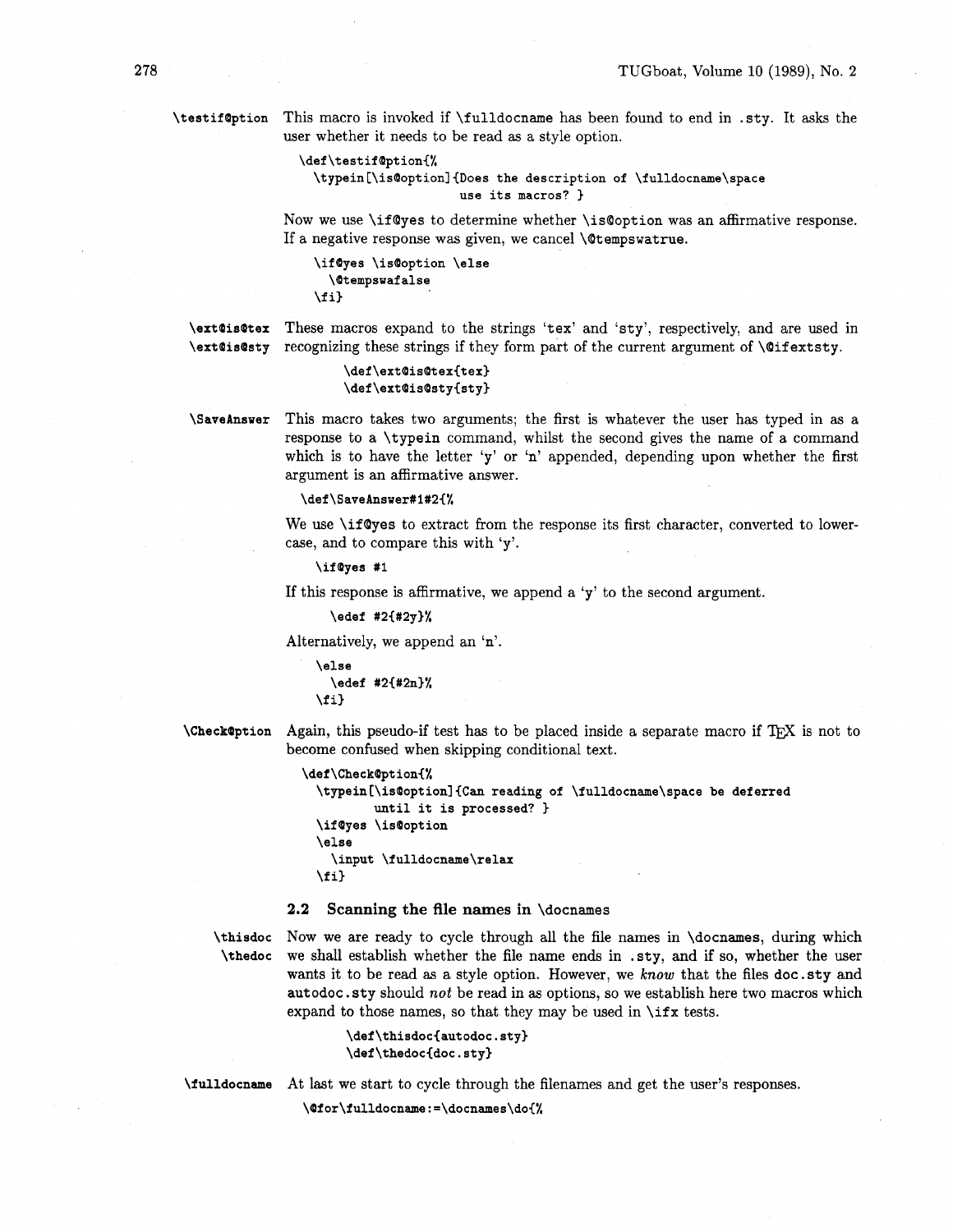We assume initially that the file *shouldn't* be read as an option.. .

#### **\@tempswaf alse**

Now we don't want to read **this** file again (otherwise we'll recurse and annoy the user by repeatedly asking for the name of the option to be documented)! Therefore we avoid that here. . .

\ifx\fulldocname\thisdoc  $\lambda$ else

Nor do we want to read the doc style option yet, because we're going to read it in at the end of this file.

\ifx\fulldocname\thedoc \else

Otherwise, we use *\@ifextsty* to establish whether it *is* a file with suffix .sty, and, if so, whether it should be read as an option.

```
\@ifextsty\fulldocname
  \sqrt{fi}\fi
```
At this point, we know whether the file should be read in later as a style option: we put the appropriate character into \styleQption.

```
\if@tempsua 
  \Checkapt ion 
\else 
  \def\is@option{n}
\fi 
\SaveAnswer{\is@option}{\style@ption}
```
Now we ask whether the file is to be fully documented.

```
\typein [\is@fulll {Should \fulldocname\space 
                                be fully documented? 1%
```
**\SaveAnsuer{\is@full}{\doc@ption)** 

For our final question regarding each file being documented, we ask if full crossreferencing is required. Processing is *much* faster without this.

**\typein [\is@cross] {Should \fulldocname\space be cross referenced? 1% \SaveAns~er{\is@cross)(\cross@ption)** 

And that completes the preliminary processing of the names in **\docnames**.

**1** 

**\options** The user is asked one final question before the doc option is read in: whether additional options are required.

> **\typein[\options] {Give the names of any further options (WITHOUT .sty)** : )%

If a non-null reply is given, each such option is read in. . .

**\if \options \endlinechar** 

**\else** 

**\@f or\f ulldocname** : **=\options\do~\input\fulldocname** . **sty\relax}%** 

Otherwise, there's nothing more to be done.

\fi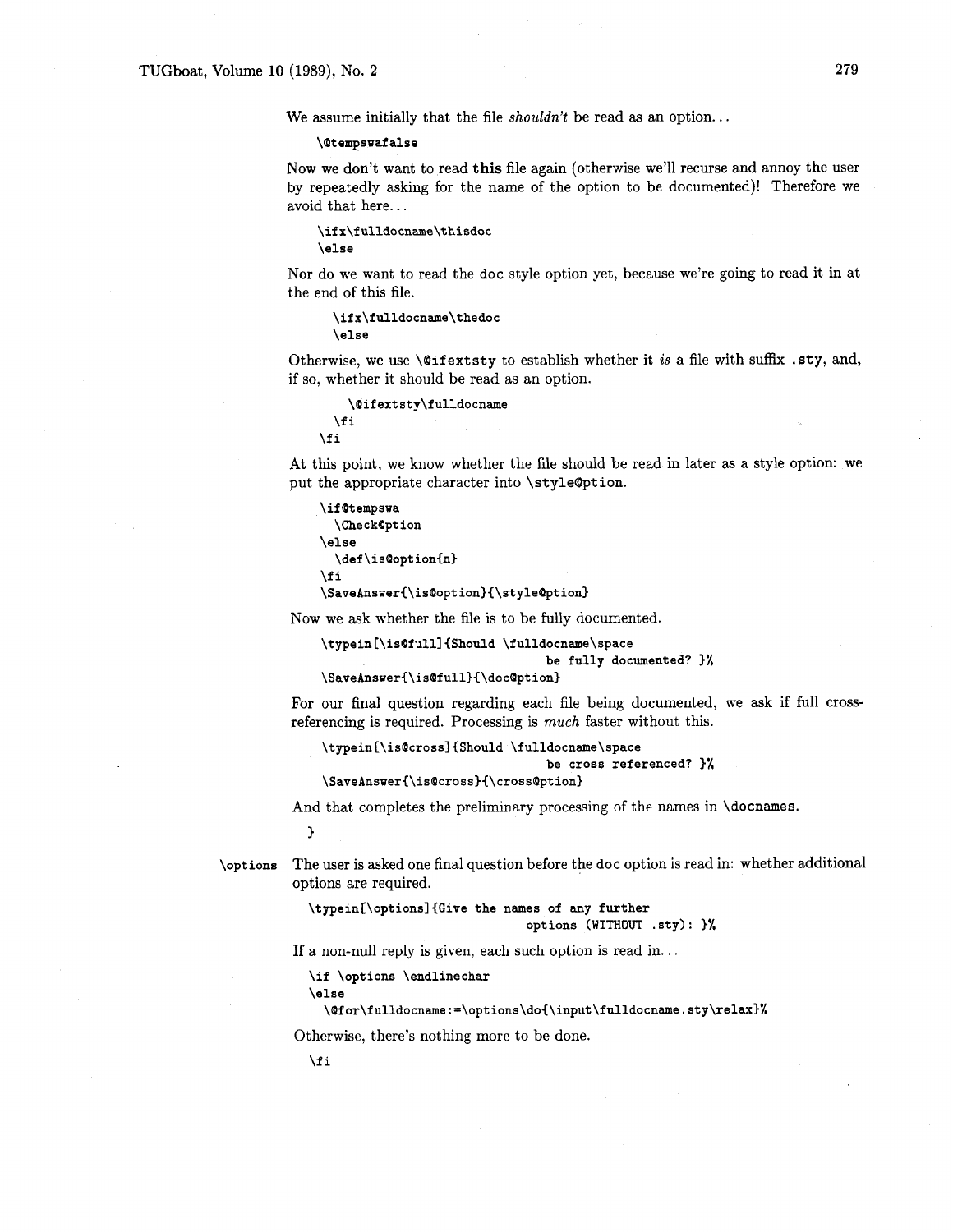# **3 Processing the specified files**

**\processdocs** This is the macro which, when invoked as the body of the document, will cause all the files to be input and documented.

> We commence by cycling through each of the files to be processed. Any preliminary material (for instance, a description of the files being described) will use a setting of zero for T $FX$ 's \count1 register. Before we do this, however, we must remember the .toc file for the complete document, so that entries may be directed to it at the end of processing each document.

```
\def \processdocs{\count 1=0 
  \let\SavedTOC=\tf Btoc 
  \Bfor\fulldocname:=\docnames\do{~
```
**\docname** We then parse the filename to extract just the name into \docname, and generate an **\Docname** uppercase version of it for use in page numbering.

> \edef\docname{\expandafter \filen@me \fulldocname .tex\p@ramend}% \edef\next{\def\noexpand\Docname{\docname}}%  $\verb|\uppercase\expandafter{\textrm#%}|$

At this point, we start a new group for each file being documented, in order that any changes to macros defined in doc remain local to each processed file. We also ensure that any writes to a . toc file are discarded unless the individual document has opened one.

```
\begingroup
\let\tf@toc=\relax
```
Now we look at the first character of \style@pt ion to determine whether the file shall be read as a style option.. .

```
\expandafter\expandaf ter\expandaf ter \if 
    \expandafter\firstchBr \style@ption\p@ramend y
```
If it is to be read, we suspend doc's ignorance of  $%$  whilst it is read, and treat  $Q$  as a letter, so that we are reproducing the conditions that pertain when style options are ordinarily read.

```
\MakePercentComment\makeatletter
 \input\fulldocname\relax
 \MakePercentIgnore\makeatother
\fi
```
Throw away that first character of \styleQption, which will therefore now commence with the user's response relating to the **next** file to be processed.

**\xdef \styleBption{\expandafter \otherchars \styleBption\pBramend)%** 

#### **3.1 Processing the file itself**

We start by changing the \jobname appropriately, in order that the correct .toc, . ind, etc., files can be read. We also ensure that the next printed page will be *recto,*  since it's nicer to start a new document on a right-hand page.

```
\edef\jobname~\docname)\clearpage 
\if odd\countO\else 
  \vspace*{\fill)% 
  \centerline{\small This page is left intentionally blank)% 
  \vspace*{\f ill)\clearpage 
\fi
```
Pages are numbered individually within each separate document, so reset the counter and redefine **\@oddfoot** to include the document name in the page numbers. We also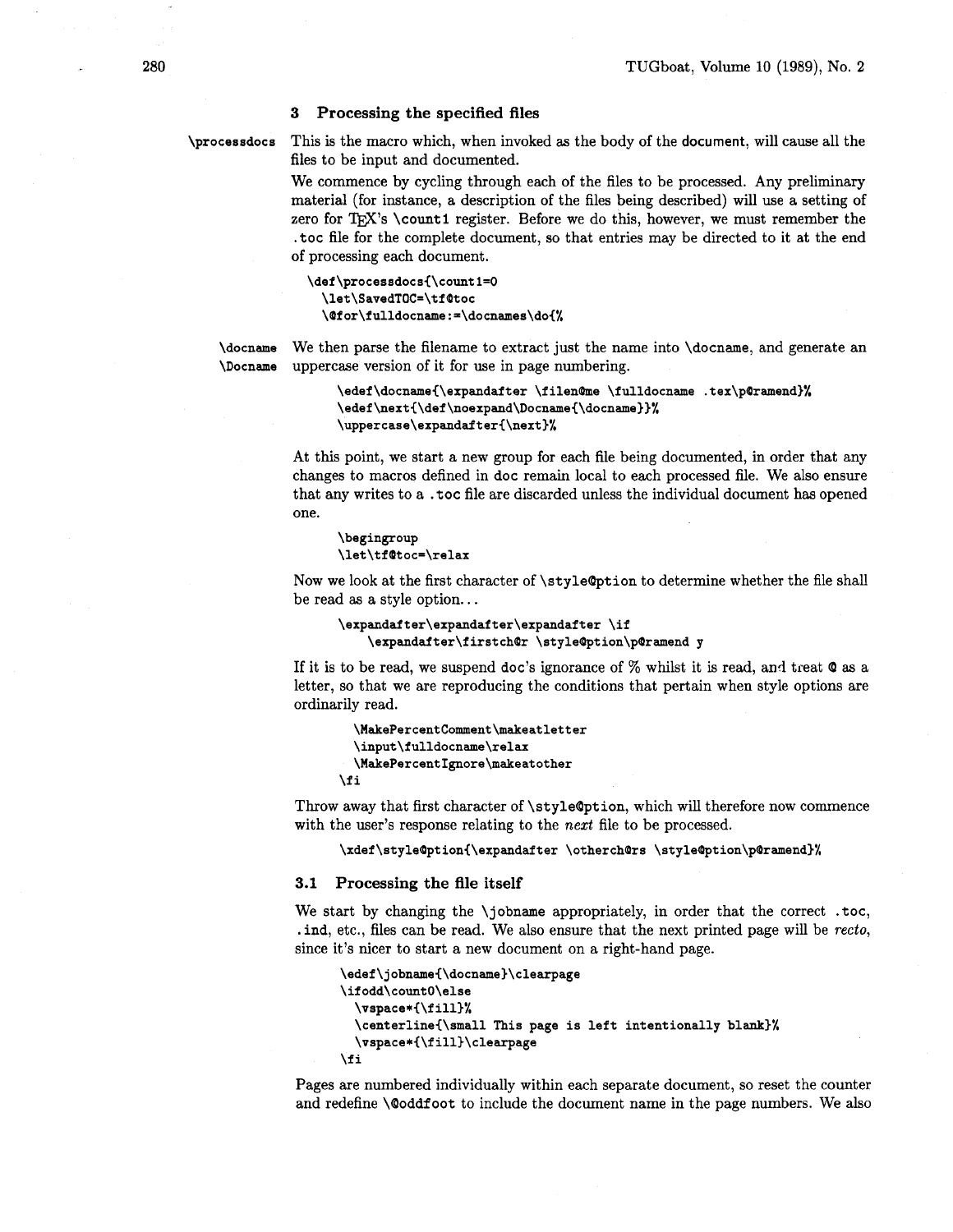use T<sub>F</sub>X's \count1 register to give us *different* page numbers, to facilitate the use of DVI processing programs. Note that we do *not* do this through \thepage, because that would also affect the table of contents and index entries.

```
\setcounter(page)-[1)\global\advance\countIbyl\relax 
\def\cOoddfooti\hfil\Docname--\thepage\hfil)% 
\let\~evenfoot=\@oddfoot
```
At this point, we perform most of the actions that would be undertaken by \include; the latter cannot be used for this task, because it is *only* capable of reading files with type .tex.

**<sup>A</sup>**command is put into the main document's auxiliary file to read the . aux file for the document being processed; when the main . aux file is being read, we prevent entries being written to the main document's table of contents, etc, which actually relate to the tables of the included file(s).

```
\if (Pf ilesu 
  \immediate\write\@mainaux{\string\let\string\tf@toc
                                            =\string\relax)% 
  \immediate\write\@mainaux(\string\@input{\docname. aux))% 
  \immediate\write\@mainaux{\string\let\string\tf@toc=
                                          \string\SavedTOC)%
```
We arrange for output to an auxiliary file to go to the appropriate file:

**\irnmediate\openout\@partaux \docname. aux \let\@auxout=\@partaux** 

We need to start that off tidily...

\immediate\write\@partaux{\relax}\fi

Now we examine \cross@ption to decide whether cross-referencing shall be enabled...

```
\expandafter\expandafter\expandafter
```
\if \expandafter \firstch@r \cross@ption \p@ramend **y** 

```
\Enablecrossrefs
```
**\else \Disablecrossrefs** 

**\fi** 

# \xdef\cross@ption{\expandafter\otherch@rs\cross@ption\p@ramend}%

And \doc@ption determines whether the entire document is to be processed, or whether \OnlyDescription is required.

```
\expandafter\expandaf ter\expandaf ter 
\if \expandafter \firstch@r \doc@ption \p@ramend y
\else 
  \OnlyDescription 
\fi
```
\xdef\doc@ption{\expandafter\otherch@rs\doc@ption\p@ramend}%

We activate the recording of modification records and of an index. Now we are in a position to read the next file being documented. Afterwards, we revert to singlecolumn setting again (in case an index has been printed).

**\RecordChanges \HakeIndex \input~\fulldocname)\clearpage \onecolumn** 

By reverting to the original auxiliary file and reading back that just written, we complete the toc entries, etc. When performing this read, we do it under the same conditions **as** for an \end{document), which redefines a number of commands; however, we're already inside a group that is about to be ended, so there's no need to start another.

**\let\@auxout=\@mainaux**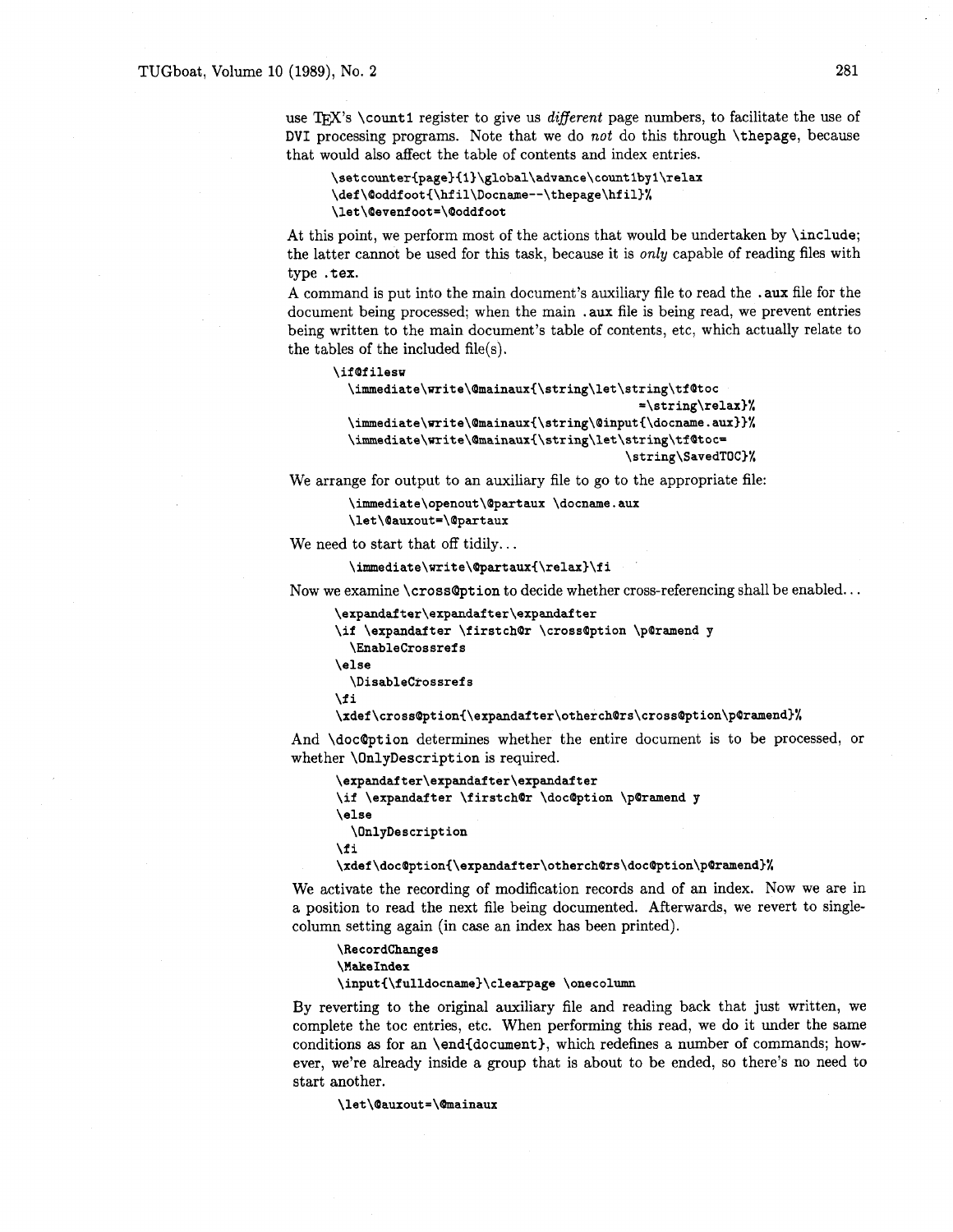```
\if@filesw \immediate\closeout\@partaux
  \def\global\@namedef##1##2{}\def\newlabel{\@testdef r}%
  \def\bibcite{\@testdef b}\@tempswafalse
  \makeatletter\input \docname.aux
\fi
```
After this, we'd better close any **.toc** files, etc. We close the group first, because these changes should apply "globally" to each file being documented.

\endgroup \@for\ext:=\extensions\do{\@closetoc{\ext}}%

We also close any glossary and index files that may be open, because T<sub>E</sub>X can only manage a limited number of simultaneously open files.

```
\ifOfilesw \immediate\closeout\Oglossaryfile 
           \immediate\closeout\aindexf ile \f i
```
Now IATEX's **\makeindex** and **doc's** *\RecordChanges* commands both allocate the files' "handles" through the **\newwrite** command, and it would be wasteful to keep on allocating new files through this mechanism. So we redefine **\makeindex** and **\Recordchanges** to open new files, appropriate to the file being processed, but reusing the same "handle" (providing we are actually generating auxiliary files).

# \let\makeindex=\LaterMakeIndex \let\RecordChanges=\LaterRecordChanges

We are now able to write (to the driver file's . **aux** file, and thence to its **.toc** file) an entry for the complete document's table of contents. We use IATEX's **\addtocontents** for this, but being impatient sorts, we need the **\write** to take place **\immediately**  (actually, we're not really impatient; without this the contents for the last document processed would be stuck in a "whatsit", and never written to the file, because **\output**  will not be called again). Therefore, we make local redeclarations for **\write.** 

```
{\let\Write=\write \def\write{\immediate\Write}%
 \addtocontents{toc}{\protect \contentsline{section}%
   {\protect\numberline{\number\count1}\savedtitle}{\Docname--1}}}%
```
Finally, before reading any further files, we'd better reset the section counters, and cancel the effect of any **\appendix** command. We zero the footnote counter as well, in case a subsequent **\title** has a **\thanks** on it.

```
\setcounter{section}{0}%
\setcounter{subsection}{0}%
\def\thesection{\arabic{section}}%
\setcounter{footnote}{0}%
```
And that's all there is to it!!!! As our parting shot, we ensure that any **\Qwritef ile**  commands that may be read from the **.aux** files will be directed to the correct **toc**  file.

```
\let\tf Otoc=\SavedTOC 
)% end of the \do
```
#### **3.2 Handling toc files, etc**

**3** 

**\@closetoc** We need to be able to close **toc** files, etc., for each file being documented. Files are only closed if they exist, and have been used for the current document!

```
\def\@closetoc#1{\@ifundefined{tf@#1}{}{\expandafter
  \ifx \csname tf@#1\endcsname \relax \else
    \expandafter \immediate \closeout \csname tf@#1\endcsname
    \typeout{Closing \docname.#1 file}\fi
```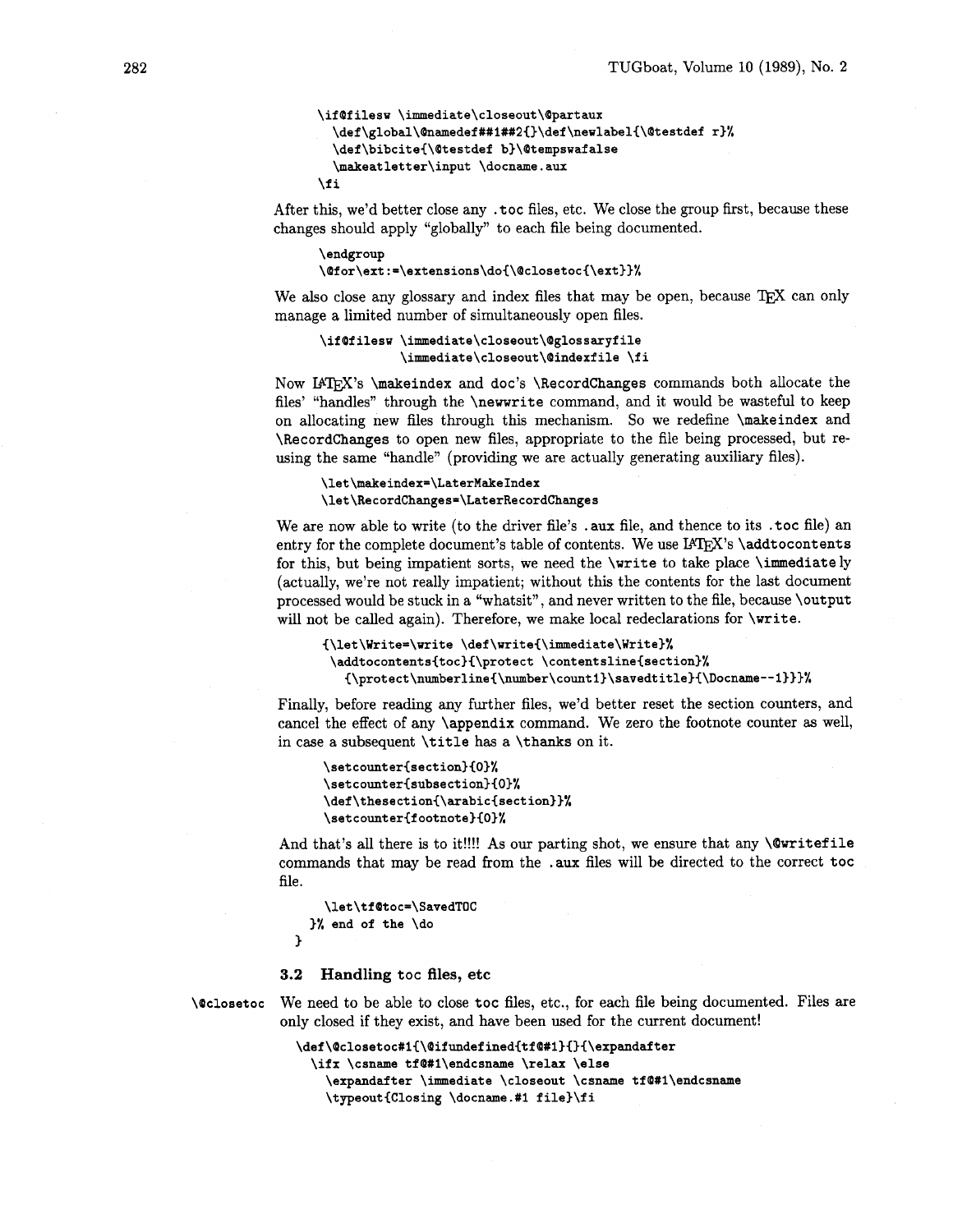Since it is not possible to cancel the effect of the \newwrite which allocated the toc file, we merely make IATEX's internal reference to the file be  $\relax$ .

```
\global\expandafter\let\csname tf@#1\endcsname=\relax}%
\mathbf{r}
```
**\extensions** Here is the list of possible file extensions used for table of contents files, etc.

\def\extensions{toc,lof,lot}

**\@writefile** Because toc files, etc., are allocated by \newwrite, which defines the "name" globally, we need a modified **\@writefile** that suppresses output if the "name" has been "undefined" (by letting it be  $\relax \relax \relax 0$ . This can happen

- if no file has **ever** been opened; or
- if the file has been closed, and not re-opened.

```
\def\@writefile#1#2{\@ifundefined{tf@#1}{}{\expandafter
   \ifx\csname tf@#1\endcsname \relax \else
     \expandafter\immediate\write\csname tf@#1\endcsname{#2}\fi}}
```
**\savedtitle** When documenting a number of files, it's pleasant to be able to put a table of contents before all the documented files, listing the titles of the files documented. Therefore, we need to save each document's title until after it has been processed. It is saved in this macro, which is here given a default definition.

**\def\savedtitle{\hbox{}3** 

**\@maketitle** We give it a value when **\@maketitle** is called<sup>3</sup>, so we save here the original definition **\orig@maketitle** of that macro, and define a new one which makes the necessary save operation inside a group: when doing that, we want to discard any \thanks that might be in the user's \title command.

```
\let\orig@maketitle=\@maketitle 
\def\@maketitle~{\def\protect{\noexpand\protect\noexpand)% 
                  \let\thanks=\@gobble 
                  \xdef \savedtitle{\@title))% 
 \orig@maket itle)
```
**\LaterMakeIndex** Here are the redefinitions for \makeindex and \RecordChanges. They are similar to **\LaterRecordChanges** the ordinary \makeindex, but re-use the same file "handle" (providing we are actually generating auxiliary files). Note that we have to make the appropriate definitions for \index and glossary

```
\def\LaterMakeIndex{\if@filesw 
  \immediate\openout\@indexfile=\docname.idx\relax 
  \def \index{\@bsphack\begingroup 
     \def\protect####1{\string####1\space}\@sanitize
     \Burindex\Bindexfile)\typeout 
  {Writing index file \docname.idx)% 
\f i3% 
\def \LaterRecordChanges{\if @f ilesw 
  \immediate\openout\@glossaryfile=\docname.glo\relax 
  \def \glossary~\@bsphack\begingroup\@sanitize 
                 \@wrindex\@glossaryf ile)\typeout 
  {Writing glossary file \docname.glo)% 
\f il%
```
 $3$  It would have been cleaner to have redefined \maketitle to have done the work, but that gets redefined in doc, which we haven't yet read!